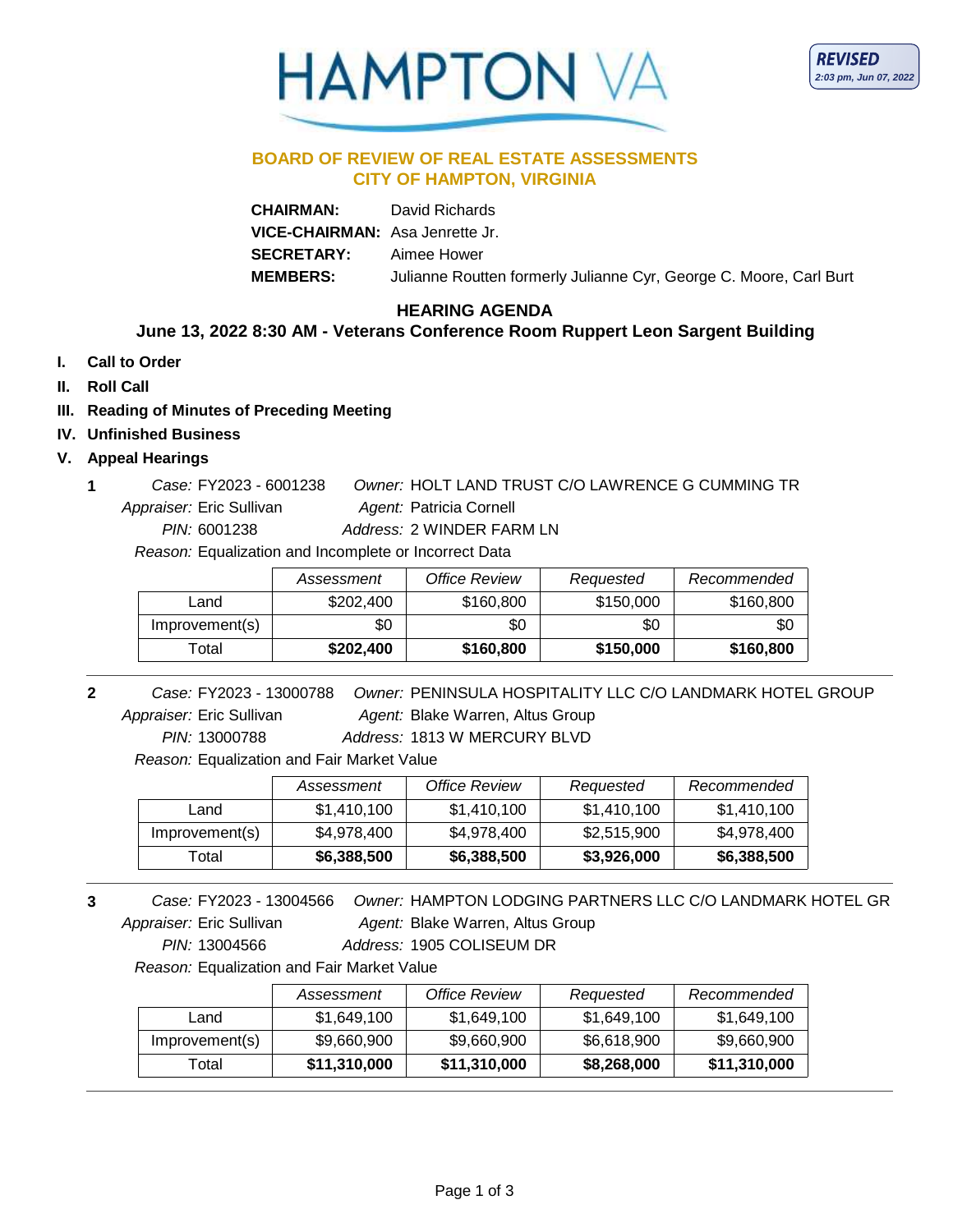*PIN:* 13000981 Appraiser: Eric Sullivan

#### Agent: Nick Camenker, DMA **4** *Owner:* JDHQ HOTELS LLC C/O ATRIUM HOSPITALITY FY2023 - 13000981 *Case: Address:* 1700 COLISEUM DR

*Reason:* Fair Market Value

|                | Assessment   | Office Review | Requested    | Recommended  |
|----------------|--------------|---------------|--------------|--------------|
| Land           | \$2,862,100  | \$2,862,100   | \$2,862,100  | \$2,862,100  |
| Improvement(s) | \$17,909,300 | \$17,909,300  | \$12,537,900 | \$17,909,300 |
| Total          | \$20,771,400 | \$20,771,400  | \$15,400,000 | \$20,771,400 |

Agent: Michael Owen, Ryan **5** *Owner:* SHOPS AT HAMPTON TOWNE CENTRE LLC *PIN:* 4004839 FY2023 - 4004839 *Case:* Appraiser: Eric Sullivan

*Address:* 40 TOWNE CENTRE WAY

*Reason:* Fair Market Value

|                | Assessment  | Office Review | Requested | Recommended |
|----------------|-------------|---------------|-----------|-------------|
| Land           | \$1,062,900 | \$1,062,900   |           | \$1,062,900 |
| Improvement(s) | \$980,000   | \$980,000     |           | \$980,000   |
| Total          | \$2,042,900 | \$2,042,900   |           | \$2,042,900 |

Agent: Michael Owen, Ryan **6** *Owner:* SHOPS AT HAMPTON TOWNE CENTRE LLC *PIN:* 4004599 FY2023 - 4004599 *Case:* Appraiser: Eric Sullivan *Address:* 30 TOWNE CENTRE WAY

*Reason:* Fair Market Value

|                | Assessment   | Office Review | Requested   | Recommended |
|----------------|--------------|---------------|-------------|-------------|
| Land           | \$5,271,400  | \$5,271,400   | \$2,489,900 | \$5,271,400 |
| Improvement(s) | \$6,917,200  | \$6,917,200   | \$3,267,200 | \$4,572,900 |
| Total          | \$12,188,600 | \$12,188,600  | \$5,757,100 | \$9,844,300 |

*PIN:* 4004600 FY2023 - 4004600 *Case:* Appraiser: Eric Sullivan

Agent: Bruce Stavitsky, Stavitsky & Assoc LLC **7** *Owner:* MEGAPLEX NINE INC ATTN LEASE ADMIN/AMC 24 *Address:* 1 TOWNE CENTRE WAY

*Reason:* Fair Market Value

|                | Assessment   | <b>Office Review</b> | Requested    | Recommended  |
|----------------|--------------|----------------------|--------------|--------------|
| Land           | \$8,535,100  | \$8,535,100          | \$8,535,100  | \$8,535,100  |
| Improvement(s) | \$9,280,800  | \$9,280,800          | \$6,464,900  | \$9,280,800  |
| Total          | \$17,815,900 | \$17,815,900         | \$15,000,000 | \$17,815,900 |

*PIN:* 13004397 FY2023 - 13004397 *Case:* Appraiser: Eric Sullivan

Agent: Mark Rogers, Wilkes Artis 8 **Case: FY2023 - 13004397** Owner: WAL-MART REAL ESTATE BUSINESS TRUST C/O PROPERTY TA *Address:* 1900 CUNNINGHAM DR

*Reason:* Fair Market Value

|                | Assessment   | <b>Office Review</b> | Requested    | Recommended  |
|----------------|--------------|----------------------|--------------|--------------|
| Land           | \$10,048,200 | \$10,048,200         | \$10,000,000 | \$10,048,200 |
| Improvement(s) | \$9,932,500  | \$9,932,500          | \$2,978,966  | \$9,932,500  |
| ⊺otal          | \$19,980,700 | \$19,980,700         | \$12,978,966 | \$19,980,700 |